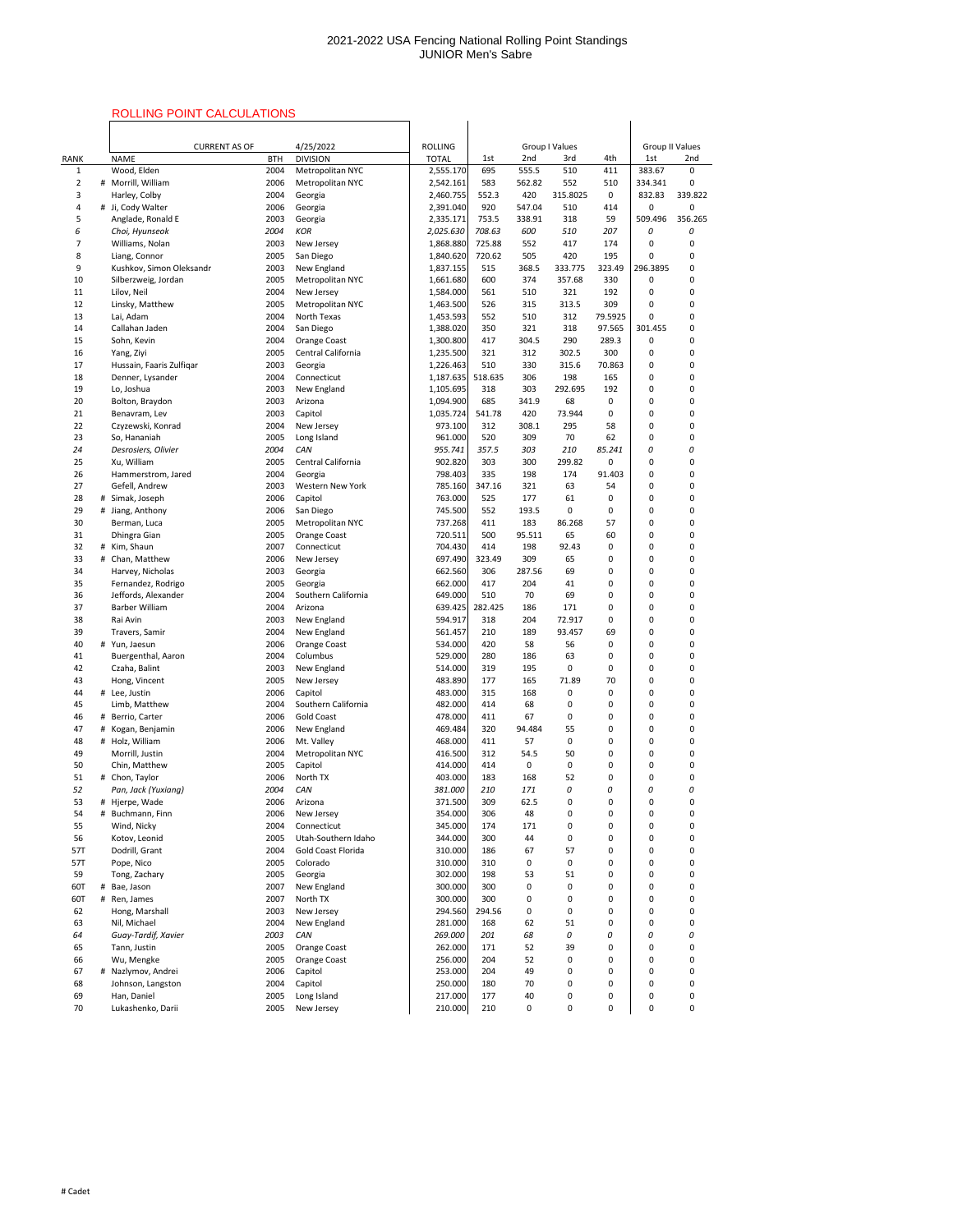## ROLLING POINT CALCULATIONS

|                     |   | ROLLING POINT CALCULATIONS             |              |                                       |                    |            |             |                       |        |             |                        |
|---------------------|---|----------------------------------------|--------------|---------------------------------------|--------------------|------------|-------------|-----------------------|--------|-------------|------------------------|
|                     |   |                                        |              |                                       |                    |            |             |                       |        |             |                        |
|                     |   | <b>CURRENT AS OF</b>                   |              | 4/25/2022                             | <b>ROLLING</b>     |            |             | <b>Group I Values</b> |        |             | <b>Group II Values</b> |
| <b>RANK</b>         |   | <b>NAME</b>                            | <b>BTH</b>   | <b>DIVISION</b>                       | <b>TOTAL</b>       | 1st        | 2nd         | 3rd                   | 4th    | 1st         | 2nd                    |
| 71                  |   | # Zubatiy, Samuel                      | 2006         | San Diego                             | 207.000            | 207        | $\mathbf 0$ | $\mathbf 0$           | 0      | $\mathbf 0$ | 0                      |
| 72                  |   | <b>Noble Daniel</b>                    | 2004         | Arizona                               | 204.187            | 83.187     | 63          | 58                    | 0      | 0           | 0                      |
| 73                  |   | Young, Nash                            | 2004         | Central California                    | 201.000            | 201        | 0           | $\mathbf 0$           | 0      | 0           | 0                      |
| 74                  |   | Frishman Ethan                         | 2005         | Metropolitan NYC                      | 198.000            | 198        | 0           | 0                     | 0      | 0           | 0                      |
| 75                  |   | # Ermakov, Lev                         | 2006         | Colorado                              | 193.500            | 193.5      | 0           | 0                     | 0      | 0           | 0                      |
| 76T                 |   | # Huang, Ethan                         | 2006         | New Jersey                            | 189.000            | 189        | 0           | 0                     | 0      | 0           | 0                      |
| 76T                 |   | Zhou, Matthew R                        | 2003         | <b>North Texas</b>                    | 189.000            | 189        | 0           | 0                     | 0      | 0           | 0                      |
| 78<br>79            |   | Pan, Jerry<br># Maklin, Edward         | 2004<br>2006 | CAN<br>New England                    | 183.000<br>180.000 | 183<br>180 | 0<br>0      | 0<br>0                | 0<br>0 | 0<br>0      | 0                      |
| 80                  |   | # Mccarthy, Gabriel                    | 2007         | Metropolitan NYC                      | 174.000            | 174        | 0           | 0                     | 0      | 0           | 0<br>0                 |
| 81                  |   | Denner, Maximilian                     | 2005         | Connecticut                           | 173.133            | 81.133     | 51          | 41                    | 0      | 0           | 0                      |
| 82                  |   | # Lee, Aydan                           | 2007         | Capitol                               | 168.000            | 168        | 0           | 0                     | 0      | 0           | 0                      |
| 83T                 |   | Cai, Lawrence (Larry)                  | 2003         | Georgia                               | 165.000            | 165        | 0           | 0                     | 0      | 0           | 0                      |
| 83T                 |   | Han, William                           | 2004         | Unattached                            | 165.000            | 165        | 0           | 0                     | 0      | 0           | 0                      |
| 85                  |   | Kaydalin, Artyom                       | 2004         | Oregon                                | 164.593            | 79.5925    | 46          | 39                    | 0      | 0           | 0                      |
| 86                  |   | # Wang, Eric                           | 2006         | Orange Coast                          | 119.000            | 66         | 53          | 0                     | 0      | 0           | 0                      |
| 87                  |   | Vochoska, Aidan                        | 2004         | <b>Orange Coast</b>                   | 106.500            | 62.5       | 44          | 0                     | 0      | 0           | 0                      |
| 88                  |   | <b>Bull, Anderson</b>                  | 2005         | Western WA                            | 89.500             | 48         | 41.5        | $\mathbf 0$           | 0      | 0           | 0                      |
| 89T                 |   | Xue, Alexander                         | 2005         | Georgia                               | 87.000             | 45         | 42          | 0                     | 0      | 0           | 0                      |
| 89T                 |   | # Zheng, Edward                        | 2007         | New Jersey                            | 87.000             | 47         | 40          | 0                     | 0      | 0           | 0                      |
| 91                  |   | Brar, Sanjeet                          | 2003         | North TX                              | 78.052             | 78.052     | 0           | 0                     | 0      | 0           | 0                      |
| 92                  |   | Chaves, Matthew                        | 2005         | North Carolina                        | 69.000             | 69         | 0           | 0                     | 0      | 0           | 0                      |
| 93                  |   | Cheong, Heonjae                        | 2005         | South Texas                           | 68.000             | 68         | 0           | 0                     | 0      | 0           | 0                      |
| 94                  |   | Berger, Oliver                         | 2004         | Southern California                   | 67.000             | 67         | 0           | 0                     | 0      | 0           | 0                      |
| 95T                 |   | Eichhorn, Lukas                        | 2006         | Georgia                               | 66.000             | 66         | 0           | 0                     | 0      | 0           | 0                      |
| 95T                 |   | Liu, Kelly                             | 2004         | Long Island                           | 66.000             | 66         | 0           | 0                     | 0      | 0           | 0                      |
| 97T                 |   | Barreto, Elliott                       | 2005         | San Diego                             | 64.000             | 64         | 0           | 0                     | 0      | 0           | 0                      |
| 97T                 |   | Lin, John A                            | 2004         | Connecticut                           | 64.000             | 64         | 0           | 0                     | 0      | 0           | ი                      |
| 99                  |   | Rasmussen, Alexzander                  | 2004         | Western WA                            | 61.000             | 61         | 0           | 0                     | 0      | 0           | 0                      |
| <b>100T</b><br>100T |   | # Lim, William<br>Schardine, James     | 2007<br>2005 | <b>Orange Coast</b><br>Southwest Ohio | 60.000<br>60.000   | 60<br>60   | 0<br>0      | 0<br>0                | 0<br>0 | 0<br>0      | 0<br>0                 |
| 102                 |   | # Tao, Jeffrey                         | 2008         | San Diego                             | 59.000             | 59         | 0           | 0                     | 0      | 0           | ი                      |
| 103                 |   | Huang, Tom                             | 2005         | New England                           | 57.000             | 57         | 0           | 0                     | 0      | 0           | 0                      |
| 104                 |   | Wong, Ryan                             | 2005         | Long Island                           | 56.000             | 56         | 0           | 0                     | 0      | 0           | 0                      |
| 105                 |   | Chayevsky, Kirk                        | 2003         | Georgia                               | 54.500             | 54.5       | 0           | 0                     | 0      | 0           | 0                      |
| <b>106T</b>         |   | # Gonzalez, Emilio                     | 2008         | Metropolitan NYC                      | 54.000             | 54         | 0           | 0                     | 0      | 0           | O                      |
| 106T                |   | Kim, Avery                             | 2004         | Metropolitan NYC                      | 54.000             | 54         | 0           | 0                     | 0      | 0           | ი                      |
| 108                 |   | Margulies, William                     | 2005         | New Jersey                            | 51.000             | 51         | 0           | 0                     | 0      | 0           | 0                      |
| 109                 |   | # Woodward, Connor                     | 2006         | North Carolina                        | 50.000             | 50         | 0           | 0                     | 0      | 0           | 0                      |
| 110                 |   | Jinich, Ilan                           | 2004         | San Diego                             | 49.000             | 49         | 0           | 0                     | 0      | 0           | 0                      |
| 111                 |   | Freyre De Andrade, Elian               | 2004         | Colorado                              | 48.000             | 48         | 0           | 0                     | 0      | 0           | 0                      |
| 112T                |   | # Choi, Silas                          | 2007         | North Texas                           | 47.000             | 47         | 0           | 0                     | 0      | 0           | ი                      |
| 112T                |   | Luebbe, Macklan, C                     | 2003         | Western WA                            | 47.000             | 47         | 0           | 0                     | 0      | 0           | 0                      |
| 114                 |   | # Avakian, Alec                        | 2006         | Southern California                   | 46.000             | 46         | 0           | 0                     | 0      | 0           | 0                      |
| 115T                |   | Flot, Tai                              | 2005         | New Jersey                            | 45.000             | 45         | 0           | 0                     | 0      | 0           | 0                      |
| 115T                |   | Ho, Kaden                              | 2005         | Long Island                           | 45.000             | 45         | 0           | 0                     | 0      | 0           | 0                      |
| 117                 |   | Sakhamuri, Surya                       | 2004         | New England                           | 44.000             | 44         | 0           | 0                     | 0      | 0           | ი                      |
| 118                 |   | # Feng, Leo                            | 2006         | Virginia                              | 43.500             | 43.5       | 0           | 0                     | 0      | 0           | ი                      |
| 119T                | # | Atanassov, Vasil                       | 2007         | Oregon                                | 43.000             | 43         | 0           | 0                     | 0      | 0           | <sup>0</sup>           |
| 119T                |   | Du, Gavin                              | 2005         | Georgia                               | 43.000             | 43         | 0           | 0                     | 0      | 0           | O                      |
| 119T<br><b>122T</b> |   | Yang, Duncan (Botong)<br>Norris, Roman | 2005<br>2003 | Unattached<br><b>GBR</b>              | 43.000<br>42.000   | 43<br>42   | 0<br>0      | 0                     | 0      | 0<br>0      | 0                      |
| 122T                |   | Xu, Luke                               | 2004         | Colorado                              | 42.000             | 42         | 0           | 0<br>0                | 0<br>0 | 0           | 0                      |
| 124                 |   | # Oh, Triton                           | 2007         | Metro NYC                             | 41.500             | 41.5       | 0           | 0                     | 0      | 0           | 0                      |
| 125                 |   | # Holz, Daniel                         | 2008         | Mt. Valley                            | 41.000             | 41         | 0           | 0                     | 0      | 0           | 0                      |
| 126                 |   | # Stone, Esmond                        | 2006         | Central CA                            | 40.000             | 40         | 0           | 0                     | 0      | 0           | 0                      |
| 127T                |   | # Cheong, Heonjun                      | 2007         | South Texas                           | 39.000             | 39         | 0           | 0                     | 0      | 0           | 0                      |
| 127T                |   | Gaffney, John                          | 2003         | Western Washington                    | 39.000             | 39         | 0           | 0                     | 0      | 0           | 0                      |
|                     |   |                                        |              |                                       |                    |            |             |                       |        |             |                        |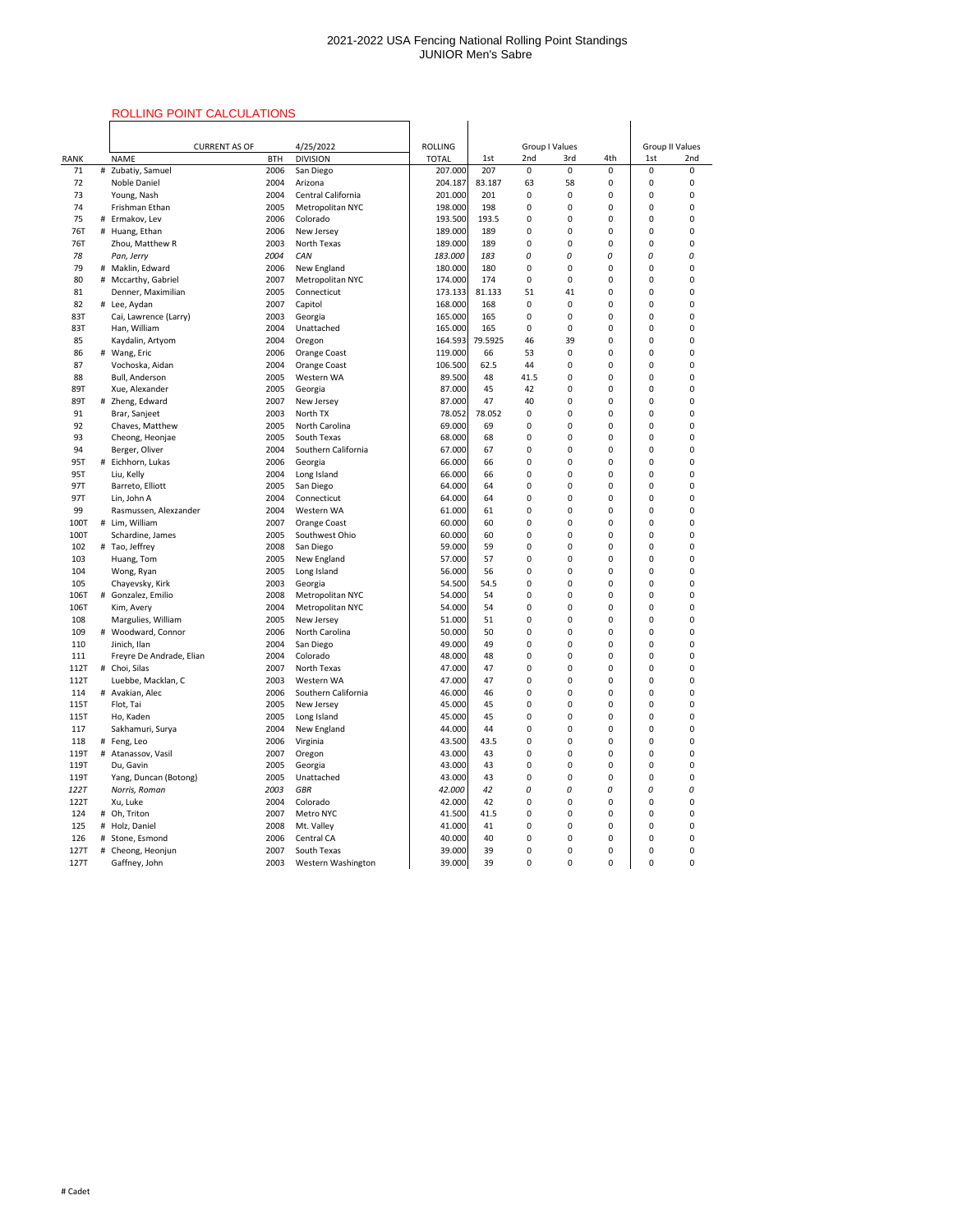| <b>DOMESTIC - JUNIOR</b>            |                |             | as of:         | 4/25/2022  |                |             |                |            |
|-------------------------------------|----------------|-------------|----------------|------------|----------------|-------------|----------------|------------|
|                                     |                |             |                |            |                |             |                |            |
| Points for 33-64 for events GE 160  | JR - DEC       | 2021        | JR - JAN       | 2022       | JR - JOs       | 2022        | JR - APR       | 2022       |
|                                     | <b>PLACE</b>   | <b>PTS</b>  | <b>PLACE</b>   | <b>PTS</b> | <b>PLACE</b>   | <b>PTS</b>  | <b>PLACE</b>   | <b>PTS</b> |
| Wood, Elden                         | 8              | 411         | 20             | 201        | 3              | 510         | 21             | 198        |
| Morrill, William                    | 41             | 62          | $\sqrt{3}$     | 510        | 47             | 56          | 3              | 510        |
| Harley, Colby                       | np             | 0           | 5              | 420        | np             | 0           | np             | 0          |
| Ji, Cody Walter                     | 11             | 315         | $\overline{7}$ | 414        | 24             | 189         | 3              | 510        |
| Anglade, Ronald E                   | 10             | 318         | 44             | 59         | np             | $\mathbf 0$ | np             | 0          |
| Choi, Hyunseok                      | 3              | 510         | 79.5           | 0          |                | 600         | 18             | 207        |
| Williams, Nolan                     | 6              | 417         | $\overline{2}$ | 552        | 29             | 174         | np             | 0          |
| Liang, Connor                       | 50             | 53          | 22             | 195        | 56             | 47          | 5              | 420        |
| Kushkov, Simon Oleksandr            | 39             | 64          | 45             | 58         | 20             | 201         | <b>DNF</b>     | 0          |
| Silberzweig, Jordan                 | 18             | 207         | 28             | 177        | 11             | 315         | 1              | 600        |
| Lilov, Neil                         | 35.5           | 67.5        | 23             | 192        | 3              | 510         | 9              | 321        |
| Linsky, Matthew                     | 27             | 180         | 13             | 309        | 25             | 186         | 54             | 49         |
| Lai, Adam                           | 98             | 0           | 12             | 312        | $\overline{c}$ | 552         | 47             | 56         |
| Callahan Jaden                      | 9              | 321         | 57             | 46         | 10             | 318         | 42             | 61         |
| Sohn, Kevin                         | 14.5           | 304.5       | 37             | 66         | 44             | 59          | 6              | 417        |
| Yang, Ziyi                          | 16             | 300         | 9              | 321        | 95             | 0           | 12             | 312        |
| Hussain, Faaris Zulfiqar            | 3.5            | 510         | 58             | 45         | 57             | 46          | np             | 0          |
| Denner, Lysander                    | np             | 0           | 32             | 165        | 21             | 198         | 14             | 306        |
| Lo, Joshua                          | 23             | 192         | 10             | 318        | 15             | 303         | 27             | 180        |
| Bolton, Braydon                     | 71             | $\mathbf 0$ | np             | 0          | 155            | 0           | 35             | 68         |
| Benavram, Lev                       | 5              | 420         | 101.5          | 0          | 65             | 0           | np             | $\Omega$   |
| Czyzewski, Konrad                   | 63             | 40          | 54             | 49         | 12             | 312         | 45             | 58         |
| So, Hananiah                        | 13             | 309         | 41             | 62         | 66             | 0           | 33             | 70         |
| Desrosiers, Olivier                 | 17             | 210         | 15             | 303        | np             | 0           | np             | 0          |
| Xu, William                         | 138            | $\mathbf 0$ | 107            | $\pmb{0}$  | 75             | $\mathbf 0$ | 15             | 303        |
| Hammerstrom, Jared                  | 67             | $\mathbf 0$ | 21             | 198        | 51             | 52          | 29             | 174        |
| Gefell, Andrew                      | 49             | 54          | np             | $\pmb{0}$  | 9              | 321         | 40             | 63         |
| Simak, Joseph                       | 42             | 61          | np             | 0          | 28             | 177         | 100            | 0          |
| Jiang, Anthony                      | 77.5           | $\mathbf 0$ | 75             | 0          | 22.5           | 193.5       | $\overline{c}$ | 552        |
| Berman, Luca                        | 46             | 57          | 8              | 411        | 48.5           | 54.5        | 26             | 183        |
| Dhingra Gian                        | 44             | 59          | 43             | 60         | 43             | 60          | 38             | 65         |
| Kim, Shaun                          | 105            | 0           | 81             | 0          | $\overline{7}$ | 414         | 21             | 198        |
| Chan, Matthew                       | 110            | 0           | 92             | 0          | 13             | 309         | 38             | 65         |
| Harvey, Nicholas                    | 14             | 306         | 34             | 69         | np             | $\mathbf 0$ | np             | 0          |
| Fernandez, Rodrigo                  | 92             | $\mathbf 0$ | 62             | 41         | 6              | 417         | 19             | 204        |
| Jeffords, Alexander                 | 33             | $70\,$      | 3              | 510        | 34             | 69          | 72             | 0          |
| <b>Barber William</b>               | <b>DNF</b>     | 0           | 25             | 186        | 127            | $\mathbf 0$ | 30             | 171        |
| Rai Avin                            | 19             | 204         | 66             | 0          | np             | 0           | 10             | 318        |
| Travers, Samir                      | 34             | 69          | 24             | 189        | 17             | 210         | np             | 0          |
| Yun, Jaesun                         | 45             | 58          | np             | 0          | 5              | 420         | 47             | 56         |
| Buergenthal, Aaron                  | 40             | 63          | np             | 0          | np             | 0           | 25             | 186        |
| Czaha, Balint                       | 22             | 195         | np             | 0          | np             | 0           | np             | 0          |
| Hong, Vincent                       | 32             | 165         | 33             | 70         | np             | 0           | 28             | 177        |
| Lee, Justin                         | 31             | 168         | 87             | 0          | 67             | 0           | 11             | 315        |
| Limb, Matthew                       | 69             | $\mathbf 0$ | 77             | 0          | 35             | 68          | 7              | 414        |
| Berrio, Carter                      | 130            | 0           | 142.5          | 0          | 36             | 67          | 8              | 411        |
| Kogan, Benjamin                     | 48             | 55          | 88             | 0          | 71             | $\mathbf 0$ | np             | 0          |
| Holz, William                       | 108            | 0           | 84.5           | $\Omega$   | 8              | 411         | 46             | 57         |
| Morrill, Justin                     | 12             | 312         | 48.5           | 54.5       | 53             | 50          | np             | 0          |
| Chin, Matthew                       | $\overline{7}$ | 414         | 76             | 0          | 107            | 0           | 142            | 0          |
| Chon, Taylor                        | 100            | $\mathbf 0$ | 31             | 168        | 26             | 183         | 51             | 52         |
| Pan, Jack (Yuxiang)                 | 30             | 171         | 17             | 210        | np             | 0           | np             | 0          |
| Hjerpe, Wade                        | 85             | $\mathbf 0$ | np             | 0          | 40.5           | 62.5        | 13             | 309        |
| Buchmann, Finn                      | 55             | 48          | np             | 0          | 14             | 306         | 92             | 0          |
| Wind, Nicky                         | 137            | 0           | 29             | 174        | 30             | 171         | np             | 0          |
| Kotov, Leonid                       | 101<br>25      | 0           | 59<br>46       | 44         | 16             | 300         | np<br>36       | 0          |
| Dodrill, Grant                      |                | 186         |                | 57         | 68             | 0           |                | 67         |
| Pope, Nico                          | 162<br>21      | $\pmb{0}$   | 111<br>50      | $\pmb{0}$  | 119<br>52      | $\pmb{0}$   | 145<br>90      | 0          |
| Tong, Zachary                       |                | 198<br>0    |                | 53<br>0    | 84             | 51<br>0     | 16             | 0<br>300   |
| Bae, Jason                          | np<br>166      | 0           | np<br>16       | 300        |                | 0           |                |            |
| Ren, James                          |                |             |                |            | np             |             | np             | 0          |
| Hong, Marshall                      | np<br>52       | 0           | np<br>98.5     | 0          | np<br>31       | 0           | np<br>41       | 0          |
| Nil, Michael<br>Guay-Tardif, Xavier | 20             | 51<br>201   | 35             | 0<br>68    |                | 168<br>0    |                | 62<br>0    |
| Tann, Justin                        | 51             | 52          | 30             | 171        | np<br>64       | 39          | np<br>179      |            |
| Wu, Mengke                          | np             | 0           | 51             | 52         | 19             | 204         | 70             |            |
| Nazlymov, Andrei                    | 70             | 0           | 19             | 204        | 54             | 49          | 69             |            |
| Johnson, Langston                   | 77.5           | 0           | 27             | 180        | 33             | 70          | 68             |            |
| Han, Daniel                         | 28             | 177         | 67             | 0          | 63             | 40          | 94             | 0          |
| Lukashenko, Darii                   | np             | $\mathbf 0$ | np             | 0          | np             | 0           | 17             | 210        |
|                                     |                |             |                |            |                |             |                |            |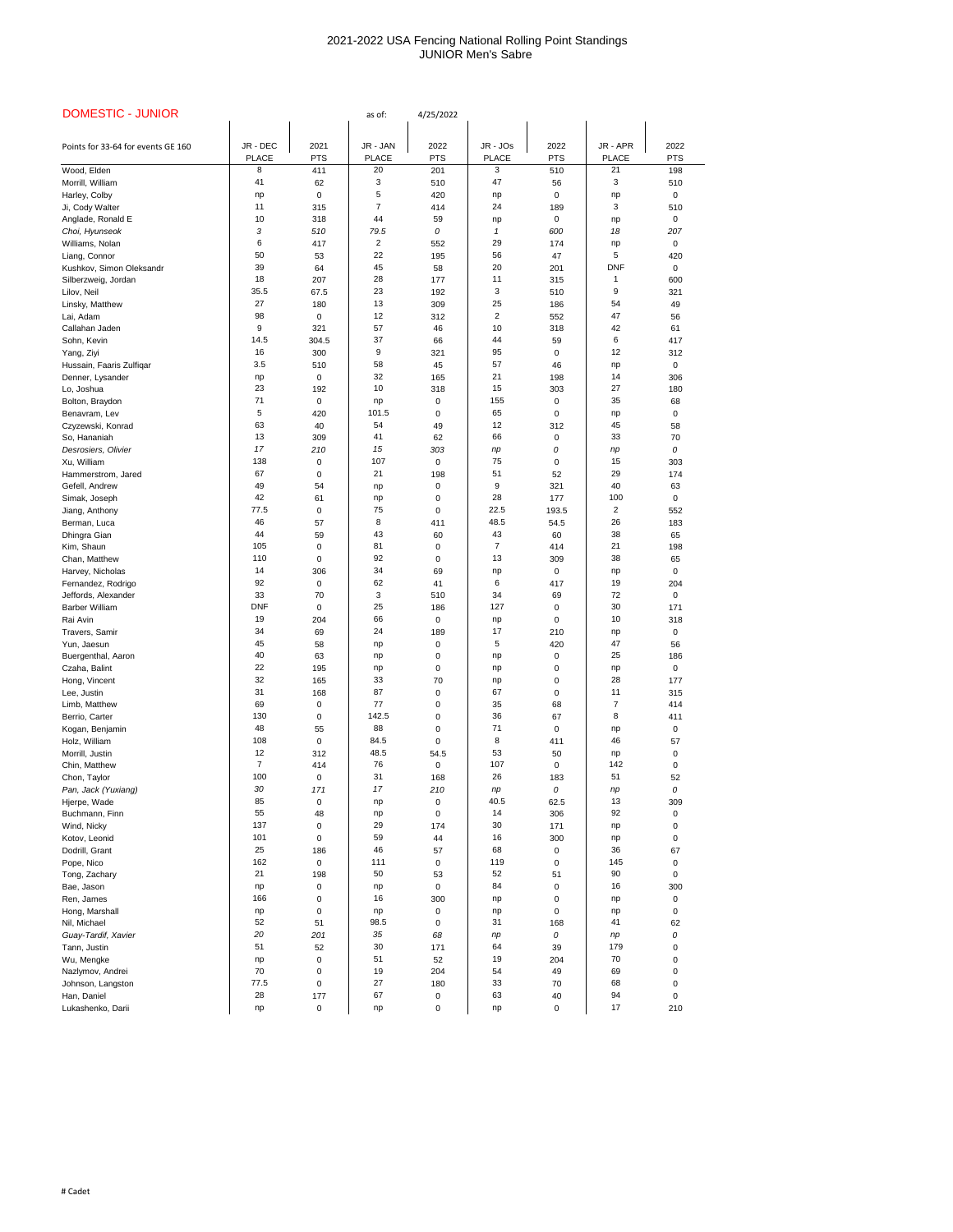| <b>DOMESTIC - JUNIOR</b>               |              |            | as of:       | 4/25/2022  |              |             |              |            |
|----------------------------------------|--------------|------------|--------------|------------|--------------|-------------|--------------|------------|
|                                        |              |            |              |            |              |             |              |            |
| Points for 33-64 for events GE 160     | JR - DEC     | 2021       | JR - JAN     | 2022       | JR - JOs     | 2022        | JR - APR     | 2022       |
|                                        | <b>PLACE</b> | <b>PTS</b> | <b>PLACE</b> | <b>PTS</b> | <b>PLACE</b> | <b>PTS</b>  | <b>PLACE</b> | <b>PTS</b> |
| Zubatiy, Samuel                        | np           | 0          | 112          | 0          | 18           | 207         | np           | 0          |
| Noble Daniel                           | 76           | 0          | 40           | 63         | 45           | 58          | np           | 0          |
| Young, Nash                            | np           | 0          | np           | $\Omega$   | np           | 0           | 20           | 201        |
| Frishman Ethan                         | np           | 0          | np           | 0          | np           | $\mathbf 0$ | 21           | 198        |
| Ermakov, Lev                           | 132          | $\Omega$   | 118          | 0          | 22.5         | 193.5       | 91           | 0          |
| Huang, Ethan                           | 88           | $\Omega$   | np           | 0          | 90           | $\mathbf 0$ | 24           | 189        |
| Zhou, Matthew R                        | 24           | 189        | np           | 0          | np           | 0           | 108          | 0          |
| Pan, Jerry                             | 111          | 0          | 26           | 183        | np           | 0           | np           | 0          |
| Maklin, Edward                         | 86           | 0          | 96           | 0          | 27           | 180         | 77           | 0          |
| Mccarthy, Gabriel                      | 29           | 174        | 171          | 0          | 172          | 0           | 148          | 0          |
| Denner, Maximilian                     | 62           | 41         | 91           | 0          | 130          | 0           | 52           | 51         |
| Lee, Aydan                             | 149          | 0          | 90           | 0          | np           | 0           | 31           | 168        |
| Cai, Lawrence (Larry)                  | np           | 0          | np           | 0          | 32           | 165         | np           | 0          |
| Han, William                           | np           | 0          | np           | 0          | np           | 0           | 32           | 165        |
| Kaydalin, Artyom                       | 57           | 46         | 64           | 39         | 142          | 0           | 137          | 0          |
| Wang, Eric                             | 37           | 66         | np           | 0          | 50           | 53          | 129          | 0          |
| Vochoska, Aidan                        | 59           | 44         | np           | 0          | 40.5         | 62.5        | np           | 0          |
| Bull, Anderson                         | 202          | 0          | 55           | 48         | 61.5         | 41.5        | 85           | 0          |
| Xue, Alexander                         | 141          | 0          | 61           | 42         | 58           | 45          | 73           | 0          |
| Zheng, Edward                          | 56           | 47         | np           | 0          | 92           | 0           | 63           | 40         |
| Brar, Sanjeet                          | 109          | 0          | 65           | 0          | 126          | 0           | np           | 0          |
| Chaves, Matthew                        | np           | 0          | np           | 0          | np           | 0           | 34           | 69         |
| Cheong, Heonjae                        | 35           | 68         | 122          | 0          | 181          | 0           | 107          | 0          |
| Berger, Oliver                         | 187          | 0          | 36           | 67         | 81           | $\mathbf 0$ | 149          | 0          |
| Eichhorn, Lukas                        | 145          | 0          | 93           | 0          | 37           | 66          | np           | 0          |
| Liu, Kelly                             | np           | 0          | 106          | $\pmb{0}$  | np           | $\pmb{0}$   | 37           | 66         |
| Barreto, Elliott                       | 81           | 0          | 39           | 64         | np           | 0           | np           |            |
| Lin, John A                            | 106.5        | 0          | np           | 0          | 39           | 64          | np           | ი          |
| Rasmussen, Alexzander                  | np           | 0          | np           | 0          | 42           | 61          | 155          | 0          |
| Lim, William                           | 120          | 0          | 133.5        | 0          | 158          | 0           | 43           | 60         |
| Schardine, James                       | 43           | 60         | np           | 0          | np           | 0           | 154          | 0          |
| Tao, Jeffrey                           | np           | 0          | 164          | 0          | np           | 0           | 44           | 59         |
| Huang, Tom                             | 95           | 0          | np           | 0          | 46           | 57          | np           | 0          |
| Wong, Ryan                             | 47           | 56         | 100          | 0          | 145          | $\mathbf 0$ | 130          | 0          |
| Chayevsky, Kirk                        | np           | 0          | np           | 0          | 48.5         | 54.5        | np           | 0          |
| Gonzalez, Emilio                       | np           | 0          | np           | 0          | np           | 0           | 49           | 54         |
| Kim, Avery                             | np           | 0          | np           | 0          | np           | 0           | 49           | 54         |
| Margulies, William                     | 165          | 0          | 52           | 51         | 89           | 0           | 86           | 0          |
| Woodward, Connor                       | 103          | 0          | 124          | 0          | np           | 0           | 53           | 50         |
| Jinich, Ilan                           | 54           | 49         | 79.5         | 0          | 131          | 0           | 81           | 0          |
| Freyre De Andrade, Elian               | 142          | 0          | 82           | 0          | 129          | 0           | 55           | 48         |
| Choi, Silas                            | 89.5         | 0          | np           | 0          | np           | 0           | 56           | 47         |
| Luebbe, Macklan, C                     | np           | 0          | 56           | 47         | np           | 0           | np           | 0          |
| Avakian, Alec                          | 147          | 0          | 86           | 0          | 157          | 0           | 57           | 46         |
| Flot, Tai                              | 161<br>58    | 0          | np<br>115    | 0          | 137          | 0           | 58           | 45         |
| Ho, Kaden                              |              | 45         | 72           | 0          | np           | 0           | np<br>59     | 0          |
| Sakhamuri, Surya                       | np           | 0          |              | 0          | np<br>59.5   | 0           | 87           | 44         |
| Feng, Leo                              | np<br>60     | 0          | np<br>128    | 0          | 79           | 43.5        | 134          | 0          |
| Atanassov, Vasil<br>Du, Gavin          | 156.5        | 43<br>0    | 60           | 0<br>43    | 86           | 0           | 80           | 0<br>0     |
|                                        | 139          |            | 157          | 0          |              | 0           | 60           | 43         |
| Yang, Duncan (Botong)<br>Norris, Roman | 61           | 0<br>42    |              | 0          | np           | 0<br>0      |              | 0          |
| Xu, Luke                               | 174          | 0          | np<br>119    | 0          | np<br>106    | 0           | np<br>61     | 42         |
| Oh, Triton                             | 127          | 0          | np           | 0          | 61.5         | 41.5        | 96           | 0          |
| Holz, Daniel                           | 156          | $\Omega$   | 84.5         | 0          | 101.5        | $\mathbf 0$ | 62           | 41         |
| Stone, Esmond                          | np           | 0          | 63           | 40         | 115          | 0           | 81           | 0          |
| Cheong, Heonjun                        | 74           | 0          | np           | 0          | 133          | $\mathbf 0$ | 64           | 39         |
| Gaffney, John                          | 64           | 39         | np           | $\pmb{0}$  | 139          | 0           | np           | 0          |
|                                        |              |            |              |            |              |             |              |            |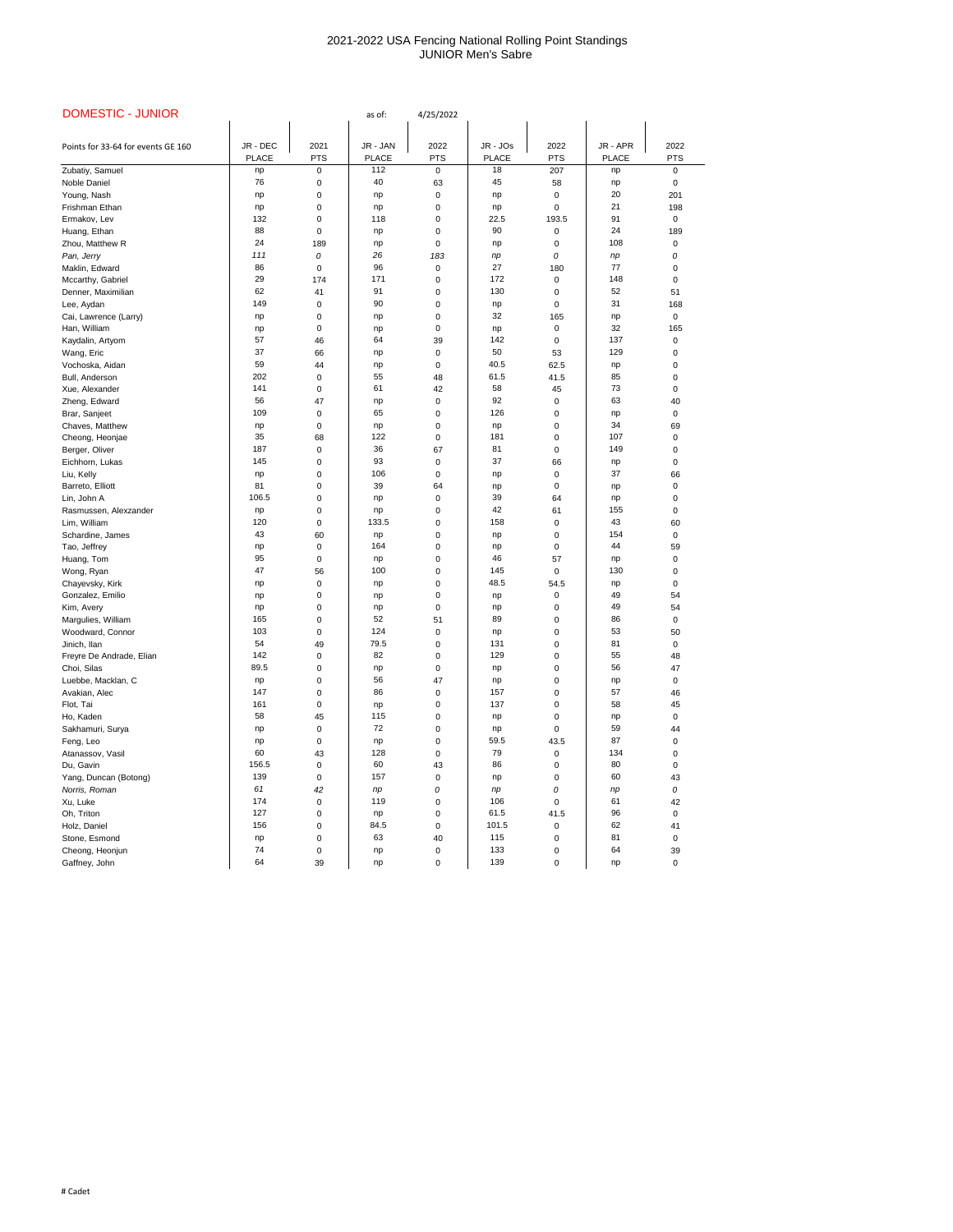| <b>DOMESTIC - DIVISION I</b>           |                     |                           |                          |                         |                          |                          |                          |                        |                   |                          |
|----------------------------------------|---------------------|---------------------------|--------------------------|-------------------------|--------------------------|--------------------------|--------------------------|------------------------|-------------------|--------------------------|
|                                        | <b>DVI - OCT</b>    |                           | <b>DVI - DEC</b>         |                         | <b>DVI - JAN</b>         |                          | <b>Zonals</b>            |                        | <b>DVI - APR</b>  |                          |
| Points for 33-64 for events GE 160     | $SF = 1.052$        | 2021                      | $SF=1.1$<br><b>PLACE</b> | 2021                    | SF=1.027<br><b>PLACE</b> | 2022                     | $SF = 1$<br><b>PLACE</b> | 2022                   | $SF = 1$          | 2022                     |
| Wood, Elden                            | <b>PLACE</b><br>60  | <b>PTS</b><br>$\mathbf 0$ | 15                       | <b>PTS</b><br>555.5     | 33                       | <b>PTS</b><br>102.7      | 12                       | <b>PTS</b><br>$\bf{0}$ | <b>PLACE</b><br>6 | <b>PTS</b><br>695        |
| Morrill, William                       | $\boldsymbol{9}$    | 562.82                    | 10                       | 583                     | 69                       | $\mathbf 0$              | $\overline{2}$           | 552                    | 14                | 510                      |
| Harley, Colby                          | 11                  | 552.3                     | np                       | $\bf{0}$                | 25.5                     | 315.8025                 | np                       | $\bf{0}$               | np                | $\mathbf 0$              |
| Ji, Cody Walter                        | 12                  | 547.04                    | 65                       | $\bf{0}$                | 29                       | 297.83                   | np                       | $\bf{0}$               | $\overline{2}$    | 920                      |
| Anglade, Ronald E                      | 33                  | 0                         | 8                        | 753.5                   | 21                       | 338.91                   | np                       | $\bf{0}$               | np                | $\bf{0}$                 |
| Choi, Hyunseok                         | 45                  | 0                         | 44<br>39                 | $\boldsymbol{0}$        | $\overline{7}$<br>72     | 708.63                   | np                       | $\bf{0}$               | 36                | 0                        |
| Williams, Nolan<br>Liang, Connor       | $\overline{7}$<br>8 | 725.88<br>720.62          | 106                      | $\bf{0}$<br>$\mathbf 0$ | 112                      | $\bf{0}$<br>$\mathbf 0$  | np<br>np                 | $\bf{0}$<br>$\bf{0}$   | np<br>15          | $\mathbf 0$<br>505       |
| Kushkov, Simon Oleksandr               | 25.5                | 323.49                    | 20                       | 368.5                   | 22                       | 333.775                  | np                       | $\bf{0}$               | 13                | 515                      |
| Silberzweig, Jordan                    | 19                  | 357.68                    | 19                       | 374                     | 116                      | 0                        | np                       | $\bf{0}$               | 21                | 330                      |
| Lilov, Neil                            | 68                  | $\mathbf 0$               | 14                       | 561                     | np                       | $\mathbf{0}$             | np                       | $\bf{0}$               | 62                | $\mathbf 0$              |
| Linsky, Matthew                        | 16                  | 526                       | 30                       | 313.5                   | 71                       | $\mathbf{0}$             | np                       | $\bf{0}$               | 24                | 315                      |
| Lai, Adam                              | np                  | $\mathbf 0$               | 51                       | $\bf{0}$                | 55.5                     | 79.5925                  | 3                        | 510                    | np                | $\mathbf 0$              |
| Callahan Jaden                         | 39                  | $\mathbf 0$               | 52                       | $\bf{0}$                | 38                       | 97.565                   | np                       | $\bf{0}$               | 17                | 350                      |
| Sohn, Kevin                            | 32                  | 289.3                     | 34<br>32                 | $\mathbf{0}$            | 51<br>161.5              | 84.214                   | np                       | $\bf{0}$               | 29                | 290                      |
| Yang, Ziyi<br>Hussain, Faaris Zulfiqar | 49<br>27            | $\bf{0}$<br>315.6         | 27                       | 302.5<br>330            | 64                       | $\bf{0}$<br>70.863       | np<br>np                 | $\bf{0}$<br>$\bf{0}$   | 50<br>np          | $\mathbf{0}$<br>$\bf{0}$ |
| Denner, Lysander                       | np                  | 0                         | np                       | $\bf{0}$                | 15                       | 518.635                  | np                       | $\bf{0}$               | 61                | $\mathbf{0}$             |
| Lo, Joshua                             | np                  | $\mathbf 0$               | 58                       | $\bf{0}$                | 30                       | 292.695                  | np                       | $\bf{0}$               | 40                | $\mathbf{0}$             |
| Bolton, Braydon                        | 22                  | 341.9                     | 73                       | $\bf{0}$                | np                       | $\mathbf{0}$             | np                       | $\bf{0}$               | 8                 | 685                      |
| Benavram, Lev                          | 13                  | 541.78                    | 61                       | $\bf{0}$                | 61                       | 73.944                   | np                       | $\bf{0}$               | np                | $\mathbf{0}$             |
| Czyzewski, Konrad                      | 87                  | $\bf{0}$                  | 77                       | $\bf{0}$                | 27                       | 308.1                    | np                       | $\bf{0}$               | 28                | 295                      |
| So, Hananiah                           | 105                 | $\mathbf 0$               | 46                       | $\mathbf{0}$            | 82                       | $\bf{0}$                 | np                       | $\bf{0}$               | 12                | 520                      |
| Desrosiers, Olivier<br>Xu, William     | 47<br>30            | 0<br>299.82               | 22<br>87                 | 357.5<br>$\bf{0}$       | 50<br>142                | 85.241<br>$\bf{0}$       | np                       | $\bf{0}$<br>$\bf{0}$   | np<br>27          | $\boldsymbol{o}$<br>300  |
| Hammerstrom, Jared                     | 85                  | $\bf{0}$                  | 99                       | $\bf{0}$                | 44                       | 91.403                   | np<br>np                 | $\bf{0}$               | 20                | 335                      |
| Gefell, Andrew                         | 21                  | 347.16                    | np                       | $\mathbf 0$             | np                       | $\bf{0}$                 | np                       | $\bf{0}$               | 44                | $\mathbf{0}$             |
| Simak, Joseph                          | 41                  | $\bf{0}$                  | np                       | $\bf{0}$                | np                       | $\mathbf{0}$             | np                       | $\bf{0}$               | 11                | 525                      |
| Jiang, Anthony                         | 100                 | 0                         | 80                       | $\bf{0}$                | 75                       | $\Omega$                 | np                       | $\bf{0}$               | 88                | $\mathbf 0$              |
| Berman, Luca                           | 108                 | $\bf{0}$                  | np                       | $\bf{0}$                | 49                       | 86.268                   | np                       | $\bf{0}$               | 67                | $\mathbf{0}$             |
| Dhingra Gian                           | 57                  | $\mathbf 0$               | 60                       | $\bf{0}$                | 40                       | 95.511                   | np                       | $\bf{0}$               | 16                | 500                      |
| Kim, Shaun                             | np                  | $\bf{0}$                  | np                       | $\mathbf 0$             | 43<br>127.5              | 92.43                    | np                       | $\bf{0}$               | 38                | 0                        |
| Chan, Matthew<br>Harvey, Nicholas      | 25.5<br>75          | 323.49<br>$\bf{0}$        | 48<br>76                 | $\bf{0}$<br>0           | 31                       | $\mathbf 0$<br>287.56    | np<br>np                 | $\bf{0}$<br>$\bf{0}$   | 45                | $\bf{0}$<br>$\mathbf 0$  |
| Fernandez, Rodrigo                     | 58                  | 0                         | 43                       | $\bf{0}$                | 86                       | $\mathbf{0}$             | np                       | $\bf{0}$               | np<br>37          | $\mathbf{0}$             |
| Jeffords, Alexander                    | 140                 | 0                         | 92                       | $\bf{0}$                | 77.5                     | $\mathbf{0}$             | np                       | $\bf{0}$               | 66                | $\mathbf{0}$             |
| <b>Barber William</b>                  | 86                  | $\mathbf{0}$              | np                       | $\bf{0}$                | 32                       | 282.425                  | np                       | $\bf{0}$               | 53                | $\bf{0}$                 |
| Rai Avin                               | 84                  | $\mathbf{0}$              | 33                       | $\bf{0}$                | 62                       | 72.917                   | np                       | $\bf{0}$               | 35                | $\mathbf{0}$             |
| Travers, Samir                         | 67                  | $\mathbf 0$               | 116                      | 0                       | 42                       | 93.457                   | np                       | $\bf{0}$               | np                | 0                        |
| Yun, Jaesun                            | 93                  | $\bf{0}$                  | 72<br>74                 | $\bf{0}$                | np                       | 0                        | np                       | $\bf{0}$               | np                | $\mathbf{0}$             |
| Buergenthal, Aaron<br>Czaha, Balint    | np<br>np            | 0<br>$\mathbf{0}$         | 29                       | $\mathbf 0$<br>319      | np<br>np                 | 0<br>$\mathbf{0}$        | np<br>np                 | $\bf{0}$<br>$\bf{0}$   | 31                | 280<br>$\bf{0}$          |
| Hong, Vincent                          | 55                  | $\mathbf{0}$              | 49                       | $\bf{0}$                | 63                       | 71.89                    | np                       | $\bf{0}$               | np<br>81          | $\bf{0}$                 |
| Lee, Justin                            | np                  | 0                         | np                       | $\bf{0}$                | np                       | 0                        | np                       | $\bf{0}$               | 54                | 0                        |
| Limb, Matthew                          | 69                  | 0                         | 71                       | $\bf{0}$                | 80                       | $\mathbf{0}$             | np                       | $\bf{0}$               | 34                | $\mathbf{0}$             |
| Berrio, Carter                         | 101.5               | $\bf{0}$                  | 148                      | $\bf{0}$                | 77.5                     | $\mathbf{0}$             | np                       | $\bf{0}$               | 82                | $\mathbf{0}$             |
| Kogan, Benjamin                        | 114                 | $\mathbf{0}$              | 126                      | $\bf{0}$                | 41                       | 94.484                   | np                       | $\bf{0}$               | 23                | 320                      |
| Holz, William                          | 126                 | $\mathbf{0}$              | 95<br>114                | $\bf{0}$                | 113<br>92                | 0                        | np                       | $\bf{0}$               | 84                | $\bf{0}$                 |
| Morrill, Justin<br>Chin, Matthew       | 91<br>79            | $\mathbf 0$<br>0          | 110                      | $\bf{0}$<br>$\bf{0}$    | np                       | 0<br>0                   | np<br>np                 | $\bf{0}$<br>$\bf{0}$   | 103<br>92         | 0<br>$\mathbf{0}$        |
| Chon, Taylor                           | 76                  | $\bf{0}$                  | np                       | $\bf{0}$                | 83                       | $\bf{0}$                 | np                       | $\bf{0}$               | 90                | $\mathbf{0}$             |
| Pan, Jack (Yuxiang)                    | np                  | 0                         | 129                      | 0                       | 90.5                     | 0                        | np                       | $\bf{0}$               | np                | 0                        |
| Hjerpe, Wade                           | np                  | 0                         | np                       | $\bf{0}$                | np                       | $\bf{0}$                 | np                       | $\bf{0}$               | 72                | $\bf{0}$                 |
| Buchmann, Finn                         | np                  | 0                         | np                       | $\bf{0}$                | np                       | 0                        | np                       | $\bf{0}$               | np                | 0                        |
| Wind, Nicky                            | 104                 | $\mathbf{0}$              | 84                       | $\bf{0}$                | 108                      | 0                        | np                       | $\bf{0}$               | np                | $\mathbf{0}$             |
| Kotov, Leonid<br>Dodrill, Grant        | 118<br>77           | 0<br>$\bf{0}$             | 100<br>45                | 0<br>0                  | 104<br>66                | $\bf{0}$<br>$\mathbf 0$  | np                       | $\bf{0}$<br>$\bf{0}$   | np<br>86          | 0<br>$\mathbf 0$         |
| Pope, Nico                             | 136                 | 0                         | 90                       | $\bf{0}$                | np                       | $\bf{0}$                 | np<br>np                 | $\bf{0}$               | 25                | 310                      |
| Tong, Zachary                          | 119                 | $\mathbf 0$               | 132.5                    | $\bf{0}$                | 118.5                    | $\bf{0}$                 | np                       | $\bf{0}$               | 55                | $\bf{0}$                 |
| Bae, Jason                             | np                  | $\mathbf 0$               | np                       | $\bf{0}$                | np                       | $\bf{0}$                 | np                       | $\bf{0}$               | np                | $\bf{0}$                 |
| Ren, James                             | np                  | $\mathbf 0$               | np                       | $\bf{0}$                | np                       | $\bf{0}$                 | np                       | $\bf{0}$               | np                | $\mathbf{0}$             |
| Hong, Marshall                         | 31                  | 294.56                    | np                       | $\bf{0}$                | np                       | $\mathbf{0}$             | np                       | $\bf{0}$               | np                | $\mathbf{0}$             |
| Nil, Michael                           | 65                  | $\mathbf 0$               | 137                      | $\bf{0}$                | 124.5                    | $\bf{0}$                 | np                       | $\bf{0}$               | 78                | $\mathbf{0}$             |
| Guay-Tardif, Xavier                    | np                  | 0                         | 83                       | $\boldsymbol{0}$        | 95<br>87.5               | 0                        | np                       | $\bf{0}$               | np                | 0                        |
| Tann, Justin<br>Wu, Mengke             | 123                 | 0<br>$\mathbf 0$          | 62<br>np                 | $\bf{0}$<br>$\bf{0}$    | 73.5                     | $\mathbf{0}$<br>$\bf{0}$ | np<br>np                 | $\bf{0}$<br>$\bf{0}$   | 57<br>47          | $\bf{0}$<br>$\bf{0}$     |
| Nazlymov, Andrei                       | np<br>np            | $\mathbf 0$               | 125                      | $\bf{0}$                | 89                       | $\mathbf{0}$             | np                       | $\bf{0}$               | 85                | $\mathbf{0}$             |
| Johnson, Langston                      | np                  | $\mathbf 0$               | 129.5                    | $\bf{0}$                | 103                      | $\mathbf 0$              | np                       | $\bf{0}$               | 73.5              | $\mathbf{0}$             |
| Han, Daniel                            | 98                  | $\mathbf 0$               | 96                       | $\bf{0}$                | 124.5                    | $\bf{0}$                 | np                       | $\bf{0}$               | 69                | $\mathbf{0}$             |
| Lukashenko, Darii                      | 66                  | $\mathbf 0$               | np                       | $\mathbf 0$             | np                       | $\bf{0}$                 | np                       | $\bf{0}$               | np                | 0                        |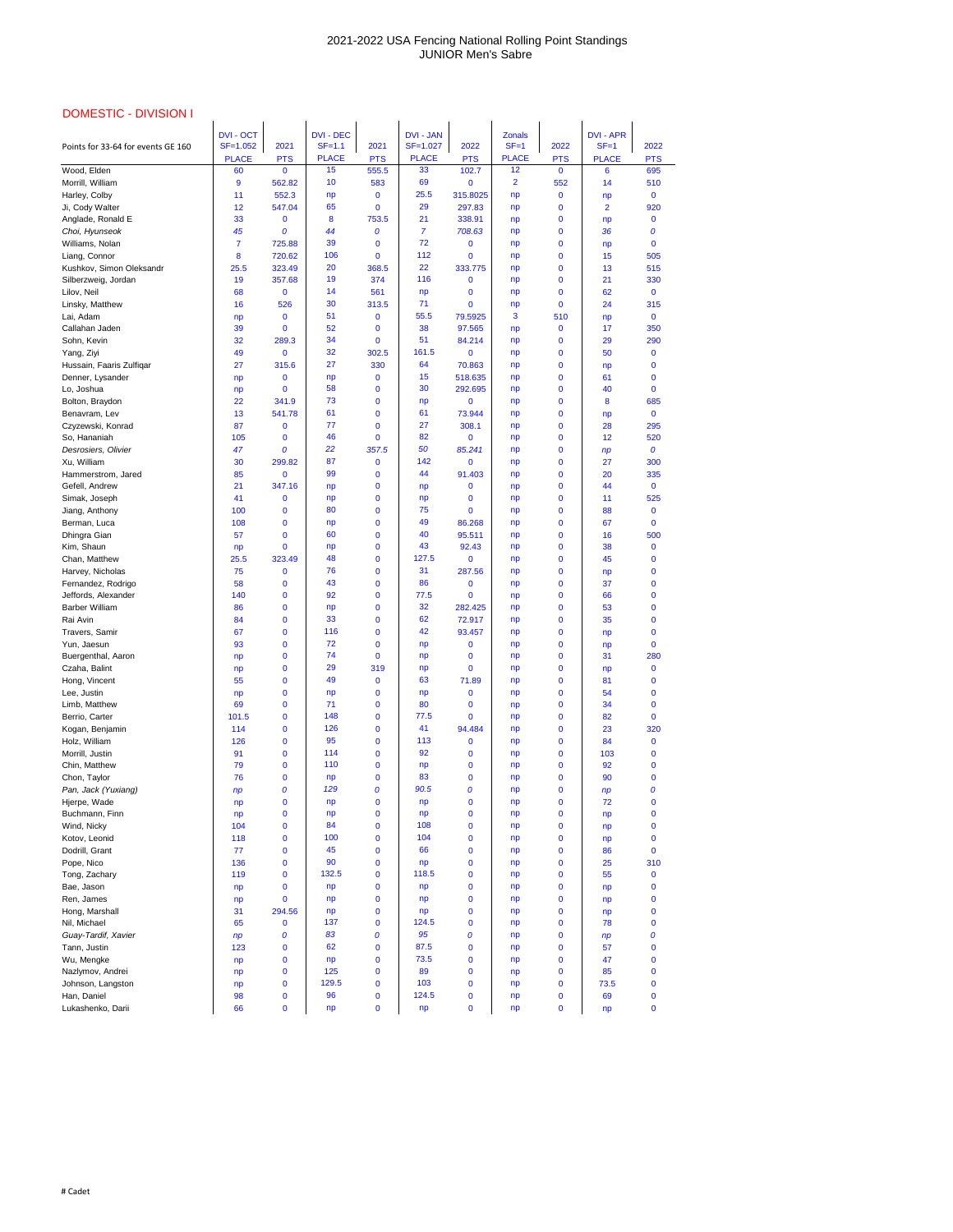| <b>DOMESTIC - DIVISION I</b>       |                  |              |                  |              |                  |              |               |              |                  |              |
|------------------------------------|------------------|--------------|------------------|--------------|------------------|--------------|---------------|--------------|------------------|--------------|
|                                    | <b>DVI - OCT</b> |              | <b>DVI - DEC</b> |              | <b>DVI - JAN</b> |              | <b>Zonals</b> |              | <b>DVI - APR</b> |              |
| Points for 33-64 for events GE 160 | $SF = 1.052$     | 2021         | $SF=1.1$         | 2021         | SF=1.027         | 2022         | $SF = 1$      | 2022         | $SF = 1$         | 2022         |
|                                    | <b>PLACE</b>     | <b>PTS</b>   | <b>PLACE</b>     | <b>PTS</b>   | <b>PLACE</b>     | <b>PTS</b>   | <b>PLACE</b>  | <b>PTS</b>   | <b>PLACE</b>     | <b>PTS</b>   |
| Zubatiy, Samuel                    | np               | $\mathbf{0}$ | np               | $\mathbf{0}$ | 81               | $\bf{0}$     | np            | $\mathbf{0}$ | 39               | $\mathbf{0}$ |
| Noble Daniel                       | 70               | $\bf{0}$     | 42               | 0            | 52               | 83.187       | np            | 0            | np               | $\mathbf 0$  |
| Young, Nash                        | np               | $\bf{0}$     | np               | 0            | np               | $\bf{0}$     | np            | 0            | np               | $\mathbf 0$  |
| Frishman Ethan                     | np               | $\bf{0}$     | np               | $\bf{0}$     | np               | $\bf{0}$     | np            | $\bf{0}$     | np               | $\mathbf 0$  |
| Ermakov, Lev                       | 71               | $\mathbf 0$  | 142              | $\bf{0}$     | 146              | $\bf{0}$     | np            | 0            | 94               | $\mathbf 0$  |
| Huang, Ethan                       | 138              | $\mathbf 0$  | 88               | $\mathbf{0}$ | np               | $\bf{0}$     | np            | $\bf{0}$     | 79               | $\mathbf 0$  |
| Zhou, Matthew R                    | 48               | $\bf{0}$     | np               | $\bf{0}$     | np               | $\bf{0}$     | np            | $\bf{0}$     | 71               | $\bf{0}$     |
| Pan, Jerry                         | 52.5             | 0            | 132              | 0            | 123              | 0            | np            | 0            | np               | 0            |
| Maklin, Edward                     | 143              | $\mathbf 0$  | 53.5             | $\mathbf{0}$ | 165.5            | $\bf{0}$     | np            | 0            | 76               | $\bf{0}$     |
| Mccarthy, Gabriel                  | np               | $\mathbf{0}$ | np               | 0            | np               | 0            | np            | 0            | 96.5             | $\mathbf 0$  |
| Denner, Maximilian                 | 145.5            | $\mathbf{0}$ | 64               | $\bf{0}$     | 54               | 81.133       | np            | $\bf{0}$     | 68               | $\mathbf 0$  |
| Lee, Aydan                         | np               | $\bf{0}$     | np               | 0            | 140              | $\bf{0}$     | np            | $\bf{0}$     | np               | $\bf{0}$     |
| Cai, Lawrence (Larry)              | 124              | $\mathbf{0}$ | np               | 0            | np               | $\bf{0}$     | np            | 0            | np               | $\mathbf 0$  |
| Han, William                       | np               | $\mathbf 0$  | np               | $\bf{0}$     | np               | $\bf{0}$     | np            | 0            | np               | $\mathbf 0$  |
| Kaydalin, Artyom                   | 145.5            | $\mathbf{0}$ | 37               | $\mathbf 0$  | 55.5             | 79.5925      | np            | 0            | 64               | $\mathbf 0$  |
| Wang, Eric                         | 62               | $\mathbf{0}$ | 113              | $\bf{0}$     | np               | $\bf{0}$     | np            | $\bf{0}$     | 73.5             | $\mathbf 0$  |
| Vochoska, Aidan                    | np               | $\bf{0}$     | 81               | $\bf{0}$     | np               | $\bf{0}$     | np            | $\bf{0}$     | np               | $\bf{0}$     |
| Bull, Anderson                     | 132              | $\mathbf{0}$ | 101              | $\mathbf{0}$ | 87.5             | $\bf{0}$     | np            | $\mathbf{0}$ | 77               | $\mathbf 0$  |
| Xue, Alexander                     | 99               | $\bf{0}$     | 147              | $\bf{0}$     | np               | $\bf{0}$     | np            | 0            | np               | $\mathbf 0$  |
| Zheng, Edward                      | 72               | $\mathbf{0}$ | np               | 0            | np               | 0            | np            | 0            | 101              | $\mathbf 0$  |
| Brar, Sanjeet                      | 35               | $\mathbf{0}$ | 67               | $\bf{0}$     | 57               | 78.052       | np            | $\bf{0}$     | np               | $\mathbf 0$  |
| Chaves, Matthew                    | np               | $\bf{0}$     | np               | $\bf{0}$     | np               | $\bf{0}$     | np            | $\bf{0}$     | np               | $\mathbf 0$  |
| Cheong, Heonjae                    | 129              | $\mathbf{0}$ | 155              | $\mathbf{0}$ | 159              | $\mathbf 0$  | np            | $\mathbf{0}$ | 80               | $\mathbf 0$  |
| Berger, Oliver                     | 131              | $\mathbf 0$  | 78               | 0            | 121.5            | $\mathbf 0$  | np            | 0            | 49               | $\mathbf 0$  |
| Eichhorn, Lukas                    | np               | $\mathbf{0}$ | 156              | 0            | 109              | $\mathbf 0$  | np            | 0            | np               | $\mathbf 0$  |
| Liu, Kelly                         | 128              | $\mathbf 0$  | np               | $\mathbf{0}$ | 127.5            | $\mathbf{0}$ | np            | $\mathbf 0$  | 75               | $\bf{0}$     |
| Barreto, Elliott                   | np               | $\mathbf 0$  | np               | 0            | 94               | $\bf{0}$     | np            | 0            | np               | $\bf{0}$     |
| Lin, John A                        | 106              | $\mathbf{0}$ | 109              | 0            | np               | $\bf{0}$     | np            | 0            | np               | $\bf{0}$     |
| Rasmussen, Alexzander              | np               | $\mathbf 0$  | np               | 0            | np               | $\bf{0}$     | np            | 0            | 96.5             | $\mathbf 0$  |
| Lim, William                       | np               | $\mathbf 0$  | np               | 0            | np               | $\bf{0}$     | np            | 0            | np               | $\mathbf 0$  |
| Schardine, James                   | np               | $\mathbf 0$  | 131              | 0            | np               | $\bf{0}$     | np            | 0            | np               | $\mathbf 0$  |
| Tao, Jeffrey                       | np               | $\mathbf 0$  | np               | 0            | np               | $\bf{0}$     | np            | 0            | np               | 0            |
| Huang, Tom                         | np               | $\mathbf 0$  | np               | 0            | np               | $\bf{0}$     | np            | 0            | np               | $\mathbf 0$  |
| Wong, Ryan                         | 134.5            | $\bf{0}$     | np               | 0            | np               | $\bf{0}$     | np            | 0            | np               | $\bf{0}$     |
| Chayevsky, Kirk                    | 51               | $\mathbf 0$  | np               | 0            | np               | $\bf{0}$     | np            | 0            | np               | $\mathbf 0$  |
| Gonzalez, Emilio                   | np               | $\mathbf 0$  | np               | 0            | np               | $\bf{0}$     | np            | 0            | np               | $\mathbf 0$  |
| Kim, Avery                         | np               | $\mathbf{0}$ | np               | $\mathbf 0$  | np               | $\mathbf 0$  | np            | 0            | np               | 0            |
| Margulies, William                 | 152              | $\mathbf 0$  | 138              | 0            | 161.5            | $\mathbf 0$  | np            | 0            | 59               | $\mathbf 0$  |
| Woodward, Connor                   | 88               | $\bf{0}$     | 108              | 0            | 151              | $\bf{0}$     | np            | 0            | np               | $\bf{0}$     |
| Jinich, Ilan                       | 73               | $\mathbf{0}$ | 136              | 0            | 120              | $\mathbf 0$  | np            | 0            | 87               | $\mathbf 0$  |
| Freyre De Andrade, Elian           | 141              | $\bf{0}$     | 150              | 0            | 130.5            | $\bf{0}$     | np            | 0            | np               | $\mathbf 0$  |
| Choi, Silas                        | np               | $\mathbf 0$  | np               | 0            | np               | $\mathbf 0$  | np            | 0            | np               | 0            |
| Luebbe, Macklan, C                 | 89               | $\mathbf 0$  | np               | 0            | 105              | $\bf{0}$     | np            | 0            | np               | $\mathbf 0$  |
| Avakian, Alec                      | np               | $\mathbf 0$  | np               | 0            | np               | $\bf{0}$     | np            | 0            | np               | $\bf{0}$     |
| Flot, Tai                          | np               | $\mathbf 0$  | np               | 0            | np               | $\bf{0}$     | np            | 0            | np               | $\mathbf 0$  |
| Ho, Kaden                          | 78               | $\bf{0}$     | 143              | 0            | 117              | $\bf{0}$     | np            | 0            | np               | $\mathbf 0$  |
| Sakhamuri, Surya                   | 95               | $\mathbf{0}$ | np               | 0            | 147              | $\mathbf 0$  | np            | 0            | np               | $\mathbf 0$  |
| Feng, Leo                          | np               | $\mathbf 0$  | np               | 0            | np               | $\bf{0}$     | np            | 0            | 60               | $\mathbf 0$  |
| Atanassov, Vasil                   | np               | $\bf{0}$     | 102              | 0            | 111              | $\bf{0}$     | np            | 0            | np               | 0            |
| Du, Gavin                          | 103              | $\bf{0}$     | 70               | 0            | np               | $\bf{0}$     | np            | 0            | 63               | $\mathbf 0$  |
| Yang, Duncan (Botong)              | np               | $\bf{0}$     | np               | 0            | np               | $\bf{0}$     | np            | 0            | np               | $\mathbf 0$  |
| Norris, Roman                      | np               | 0            | np               | 0            | np               | 0            | np            | 0            | np               | 0            |
| Xu, Luke                           | np               | $\bf{0}$     | 57               | $\bf{0}$     | 149              | $\bf{0}$     | np            | 0            | np               | $\mathbf 0$  |
| Oh, Triton                         | np               | $\bf{0}$     | np               | 0            | np               | $\bf{0}$     | np            | 0            | np               | 0            |
| Holz, Daniel                       | np               | $\mathbf 0$  | np               | 0            | 99               | $\bf{0}$     | np            | 0            | 91               | $\mathbf 0$  |
| Stone, Esmond                      | np               | $\bf{0}$     | np               | 0            | 161.5            | $\bf{0}$     | np            | 0            | 99               | $\bf{0}$     |
| Cheong, Heonjun                    | np               | $\mathbf 0$  | np               | 0            | np               | 0            | np            | $\mathbf 0$  | np               | $\bf{0}$     |
| Gaffney, John                      | np               | $\pmb{0}$    | 111              | $\mathbf 0$  | np               | $\pmb{0}$    | np            | $\pmb{0}$    | np               | $\pmb{0}$    |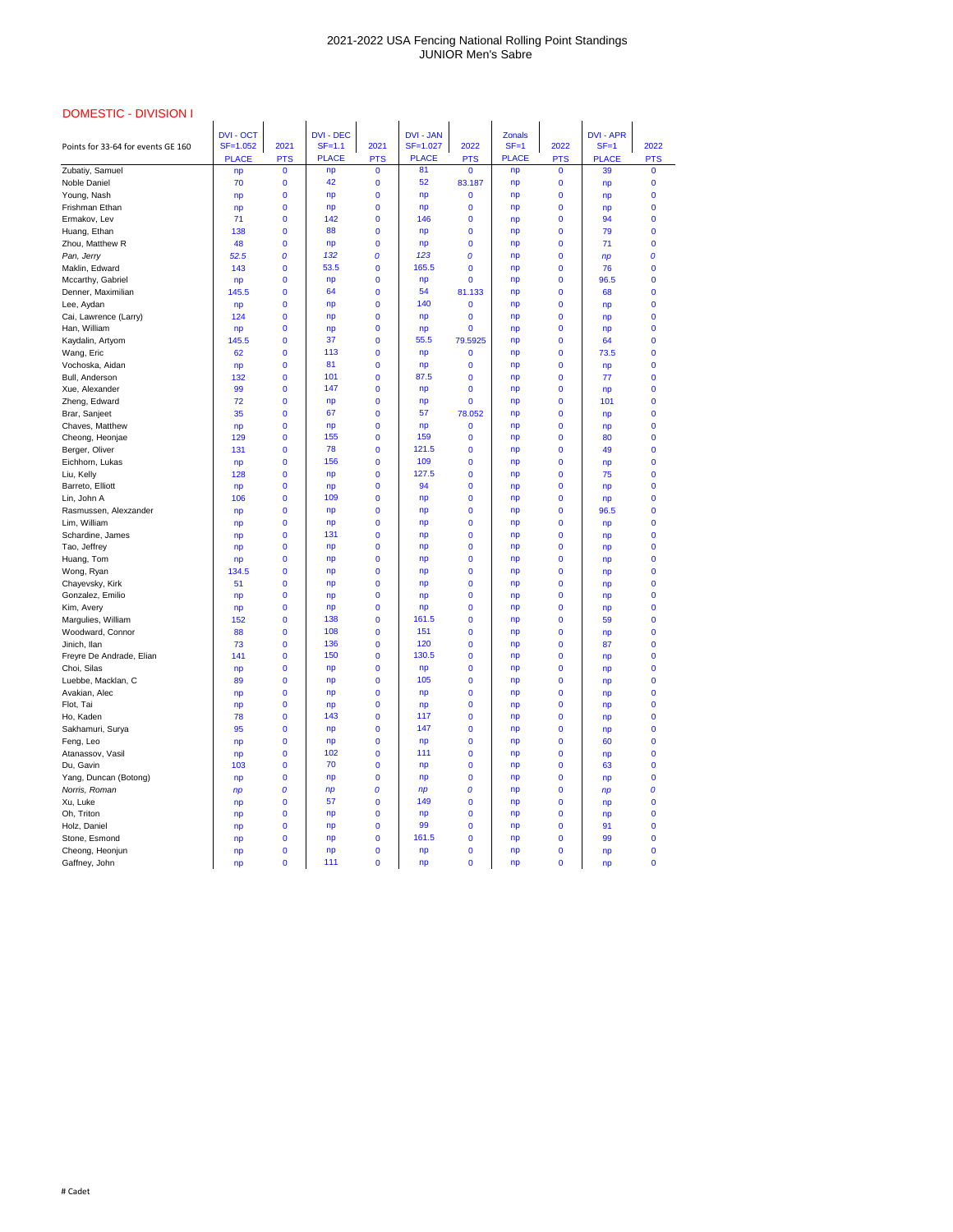| <b>INT'L - JUNIOR</b>                     | Sosnowiec    |               | as of:       | ########   | JR            |            |
|-------------------------------------------|--------------|---------------|--------------|------------|---------------|------------|
|                                           | <b>POL</b>   |               | Plovdiv BUL  |            | <b>WORLDS</b> |            |
| #'s in () = Rolling Pts Only              | SF=1.633     | 12/5/21       | SF=1.827     | 2/5/22     | $SF = 2$      | 2022       |
|                                           | <b>PLACE</b> | <b>PTS</b>    | <b>PLACE</b> | <b>PTS</b> | <b>PLACE</b>  | <b>PTS</b> |
| Wood, Elden                               | np           | 0             | 17           | 383.67     | np            | 0          |
| Morrill, William                          | np           | $\Omega$      | 26           | 334.341    | 37            | 0          |
| Harley, Colby                             | 3            | 832.83        | 25           | 339.822    | 26            | 0          |
| Ji, Cody Walter                           | 84           | 0             | 93           | 0          | np            | $\Omega$   |
| Anglade, Ronald E                         | 12           | 509.496       | 22           | 356.265    | 51            | 0          |
| Choi, Hyunseok                            | np           | 0             | np           | 0          | np            | 0          |
| Williams, Nolan                           | np           | 0             | np           | 0          | np            | 0          |
| Liang, Connor<br>Kushkov, Simon Oleksandr | 147<br>26.5  | 0<br>296.3895 | 51           | 0<br>0     | np            | 0<br>0     |
| Silberzweig, Jordan                       | np           | 0             | np<br>np     | 0          | np<br>np      | 0          |
| Lilov, Neil                               | np           | 0             | np           | 0          | np            | 0          |
| Linsky, Matthew                           | 93           | 0             | 71           | 0          | np            | 0          |
| Lai, Adam                                 | np           | 0             | np           | 0          | np            | 0          |
| Callahan Jaden                            | 68           | 0             | 32           | 301.455    | np            | 0          |
| Sohn, Kevin                               | np           | 0             | np           | 0          | np            | 0          |
| Yang, Ziyi                                | np           | 0             | np           | 0          | np            | 0          |
| Hussain, Faaris Zulfiqar                  | 42           | 0             | 74           | 0          | np            | 0          |
| Denner, Lysander                          | np           | 0             | np           | 0          | np            | 0          |
| Lo, Joshua                                | np           | 0             | np           | 0          | np            | 0          |
| Bolton, Braydon                           | np           | 0             | np           | 0          | np            | 0          |
| Benavram, Lev                             | np           | 0             | np           | 0          | np            | 0          |
| Czyzewski, Konrad                         | np           | 0             | np           | 0          | np            | 0          |
| So, Hananiah                              | np           | 0             | np           | 0          | np            | 0          |
| Desrosiers, Olivier<br>Xu, William        | np           | 0<br>0        | np           | 0          | np            | 0<br>0     |
| Hammerstrom, Jared                        | np           | 0             | np           | 0<br>0     | np            | 0          |
| Gefell, Andrew                            | np<br>np     | 0             | np<br>np     | 0          | np<br>np      | 0          |
| Simak, Joseph                             | np           | 0             | np           | 0          | np            | 0          |
| Jiang, Anthony                            | np           | 0             | np           | 0          | np            | 0          |
| Berman, Luca                              | np           | 0             | np           | 0          | np            | 0          |
| Dhingra Gian                              | np           | 0             | np           | 0          | np            | 0          |
| Kim, Shaun                                | np           | 0             | np           | 0          | np            | 0          |
| Chan, Matthew                             | np           | 0             | np           | 0          | np            | 0          |
| Harvey, Nicholas                          | 45           | 0             | np           | 0          | np            | 0          |
| Fernandez, Rodrigo                        | np           | 0             | np           | 0          | np            | 0          |
| Jeffords, Alexander                       | np           | 0             | np           | 0          | np            | 0          |
| <b>Barber William</b>                     | np           | 0             | np           | 0          | np            | 0          |
| Rai Avin                                  | np           | 0             | np           | 0          | np            | 0          |
| Travers, Samir                            | 56           | 0             | np           | 0          | np            | 0          |
| Yun, Jaesun<br>Buergenthal, Aaron         | np           | 0<br>0        | np           | 0<br>0     | np            | 0<br>0     |
| Czaha, Balint                             | np<br>np     | 0             | np<br>np     | 0          | np<br>np      | 0          |
| Hong, Vincent                             | np           | 0             | np           | 0          | np            | 0          |
| Lee, Justin                               | np           | 0             | np           | 0          | np            | 0          |
| Limb, Matthew                             | 83           | 0             | 61           | 0          | np            | 0          |
| Berrio, Carter                            | np           | 0             | np           | 0          | np            | 0          |
| Kogan, Benjamin                           | np           | 0             | np           | 0          | np            | 0          |
| Holz, William                             | np           | 0             | np           | 0          | np            | 0          |
| Morrill, Justin                           | np           | 0             | np           | 0          | np            | 0          |
| Chin, Matthew                             | np           | 0             | np           | 0          | np            | 0          |
| Chon, Taylor                              | np           | 0             | np           | 0          | np            | 0          |
| Pan, Jack (Yuxiang)                       | np           | 0             | np           | 0          | np            | 0          |
| Hjerpe, Wade<br>Buchmann, Finn            | np           | 0<br>0        | np           | 0<br>0     | np            | 0<br>0     |
| Wind, Nicky                               | np<br>np     | 0             | np<br>np     | 0          | np            | 0          |
| Kotov, Leonid                             | np           | 0             | np           | 0          | np<br>np      | 0          |
| Dodrill, Grant                            | np           | 0             | np           | 0          | np            | 0          |
| Pope, Nico                                | np           | 0             | np           | 0          | np            | 0          |
| Tong, Zachary                             | np           | 0             | np           | 0          | np            | 0          |
| Bae, Jason                                | np           | 0             | np           | 0          | np            | 0          |
| Ren, James                                | np           | 0             | np           | 0          | np            | 0          |
| Hong, Marshall                            | np           | 0             | np           | 0          | np            | 0          |
| Nil, Michael                              | np           | 0             | np           | 0          | np            | 0          |
| Guay-Tardif, Xavier                       | np           | 0             | np           | 0          | np            | 0          |
| Tann, Justin                              | np           | 0             | np           | 0          | np            | 0          |
| Wu, Mengke                                | np           | 0             | np           | 0          | np            | 0          |
| Nazlymov, Andrei                          | np           | 0             | np           | 0          | np            | 0          |
| Johnson, Langston<br>Han, Daniel          | np           | 0<br>0        | np           | 0<br>0     | np            | 0<br>0     |
| Lukashenko, Darii                         | np<br>np     | 0             | np<br>np     | 0          | np<br>np      | 0          |
|                                           |              |               |              |            |               |            |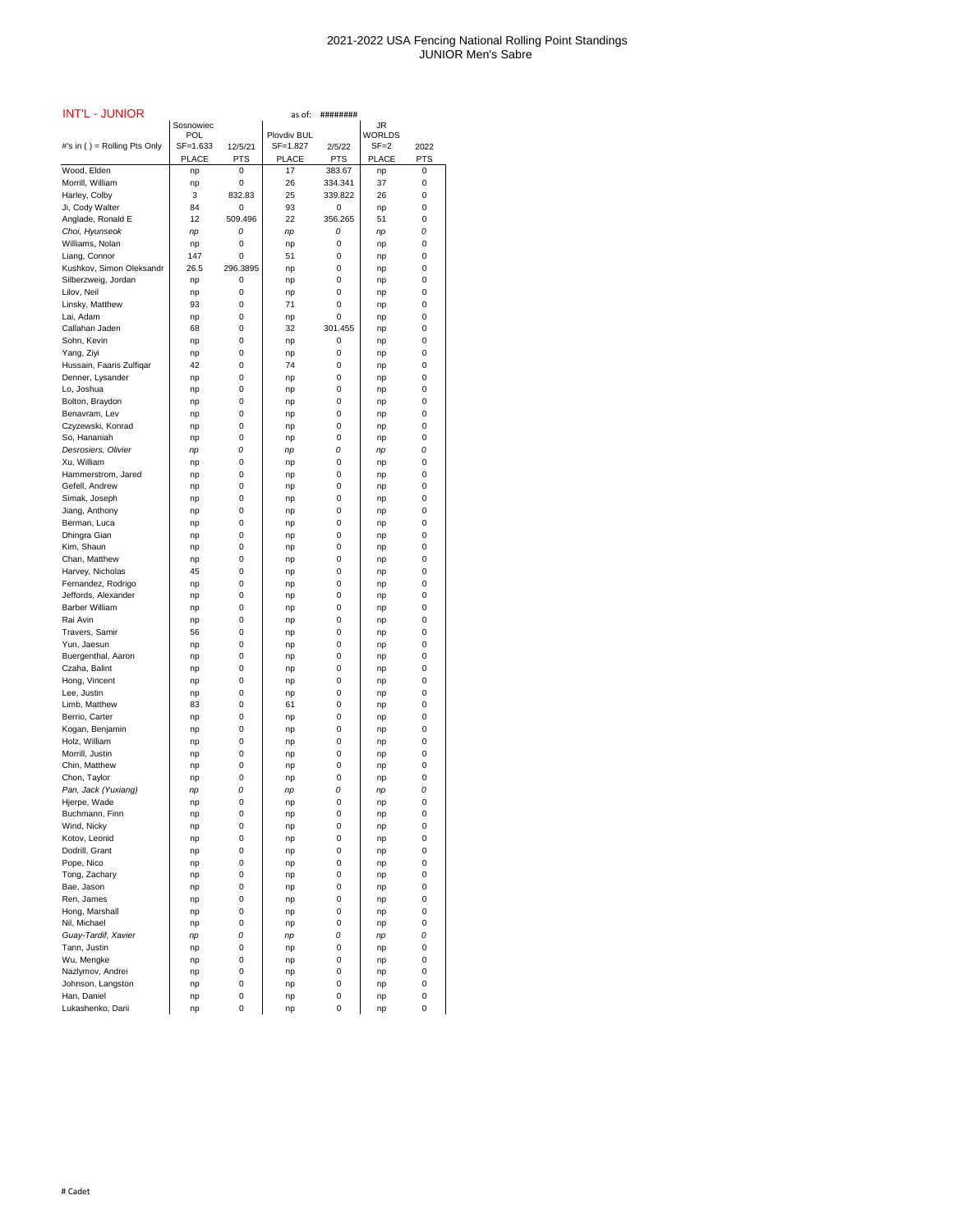| <b>INT'L - JUNIOR</b>                   |                 |            | as of:                  | ########   |                           |                |
|-----------------------------------------|-----------------|------------|-------------------------|------------|---------------------------|----------------|
|                                         | Sosnowiec       |            |                         |            | <b>JR</b>                 |                |
| #'s in () = Rolling Pts Only            | POL<br>SF=1.633 | 12/5/21    | Plovdiv BUL<br>SF=1.827 | 2/5/22     | <b>WORLDS</b><br>$SF = 2$ | 2022           |
|                                         | <b>PLACE</b>    | <b>PTS</b> | <b>PLACE</b>            | <b>PTS</b> | <b>PLACE</b>              | <b>PTS</b>     |
| Zubatiy, Samuel                         | np              | 0          | np                      | 0          | np                        | 0              |
| Noble Daniel                            | np              | 0          | np                      | 0          | np                        | 0              |
| Young, Nash                             | 66              | 0          | 120                     | 0          | np                        | 0              |
| Frishman Ethan                          | np              | 0          | np                      | 0          | np                        | 0              |
| Ermakov, Lev                            | np              | 0          | np                      | 0          | np                        | 0              |
| Huang, Ethan                            | np              | 0          | np                      | 0          | np                        | 0              |
| Zhou, Matthew R                         | np              | 0          | np                      | 0          | np                        | 0              |
| Pan, Jerry                              | np              | 0          | np                      | 0          | np                        | 0              |
| Maklin, Edward                          | np              | 0          | np                      | 0          | np                        | 0              |
| Mccarthy, Gabriel                       | np              | 0          | np                      | 0          | np                        | 0              |
| Denner, Maximilian                      | np              | 0          | np                      | 0          | np                        | 0              |
| Lee, Aydan                              | np              | 0          | np                      | 0          | np                        | 0              |
| Cai, Lawrence (Larry)                   | np              | 0          | np                      | 0          | np                        | 0              |
| Han, William                            | np              | 0          | np                      | 0          | np                        | 0              |
| Kaydalin, Artyom                        | np              | 0          | np                      | 0          | np                        | 0              |
| Wang, Eric                              | np              | 0          | np                      | 0          | np                        | 0              |
| Vochoska, Aidan                         | np              | 0          |                         | 0          |                           | 0              |
| Bull, Anderson                          |                 | 0          | np                      | 0          | np                        | 0              |
| Xue, Alexander                          | np              | 0          | np                      | 0          | np                        | 0              |
| Zheng, Edward                           | np              | 0          | np                      | 0          | np                        | 0              |
| Brar, Sanjeet                           | np              | 0          | np                      | 0          | np                        | 0              |
| Chaves, Matthew                         | np              | 0          | np                      | 0          | np                        | 0              |
| Cheong, Heonjae                         | np              | 0          | np                      | 0          | np                        | 0              |
| Berger, Oliver                          | np              | 0          | np                      | 0          | np                        | 0              |
| Eichhorn, Lukas                         | np              | 0          | np                      | 0          | np                        | 0              |
|                                         | np              |            | np                      | 0          | np                        |                |
| Liu, Kelly<br>Barreto, Elliott          | np              | 0<br>0     | np                      | $\pmb{0}$  | np                        | 0<br>$\pmb{0}$ |
|                                         | np              |            | np                      | 0          | np                        | 0              |
| Lin, John A<br>Rasmussen, Alexzander    | np              | 0<br>0     | np                      | 0          | np                        | 0              |
| Lim, William                            | np              | 0          | np                      |            | np                        |                |
| Schardine, James                        | np              | 0          | np                      | 0<br>0     | np                        | 0<br>0         |
|                                         | np              |            | np                      | 0          | np                        |                |
| Tao, Jeffrey                            | np              | 0          | np                      |            | np                        | 0<br>0         |
| Huang, Tom                              | np              | 0<br>0     | np                      | 0          | np                        | 0              |
| Wong, Ryan                              | np              |            | np                      | 0          | np                        |                |
| Chayevsky, Kirk                         | 50.5            | 0<br>0     | np                      | 0<br>0     | np                        | 0              |
| Gonzalez, Emilio                        | np              | 0          | np                      | 0          | np                        | 0              |
| Kim, Avery                              | np              |            | np                      | 0          | np                        | 0<br>0         |
| Margulies, William                      | np              | 0          | np                      | 0          | np                        | 0              |
| Woodward, Connor<br>Jinich, llan        | np              | 0<br>0     | np                      | 0          | np                        | 0              |
|                                         | np              |            | np                      | 0          | np                        | 0              |
| Freyre De Andrade, Elian<br>Choi, Silas | np              | 0<br>0     | np                      | 0          | np                        | 0              |
|                                         | np              |            | np                      |            | np                        |                |
| Luebbe, Macklan, C                      | np              | 0          | np                      | 0          | np                        | 0              |
| Avakian, Alec                           | np              | 0          | np                      | 0          | np                        | 0              |
| Flot, Tai                               | np              | 0          | np                      | 0          | np                        | 0              |
| Ho, Kaden                               | np              | 0          | np                      | 0          | np                        | 0              |
| Sakhamuri, Surya                        | np              | 0          | np                      | 0          | np                        | 0              |
| Feng, Leo                               | np              | 0          | np                      | 0          | np                        | 0              |
| Atanassov, Vasil                        | np              | 0          | np                      | 0          | np                        | 0              |
| Du, Gavin                               | np              | 0          | np                      | 0          | np                        | 0              |
| Yang, Duncan (Botong)                   | np              | 0          | np                      | 0          | np                        | 0              |
| Norris, Roman                           | np              | 0          | np                      | 0          | np                        | 0              |
| Xu, Luke                                | np              | 0          | np                      | 0          | np                        | 0              |
| Oh, Triton                              | np              | 0          | np                      | 0          | np                        | 0              |
| Holz, Daniel                            | np              | 0          | np                      | 0          | np                        | 0              |
| Stone, Esmond                           | np              | 0          | np                      | 0          | np                        | 0              |
| Cheong, Heonjun                         | np              | 0          | np                      | 0          | np                        | 0              |
| Gaffnev. John                           | nn              | 0          | nn                      | 0          | nn                        | 0              |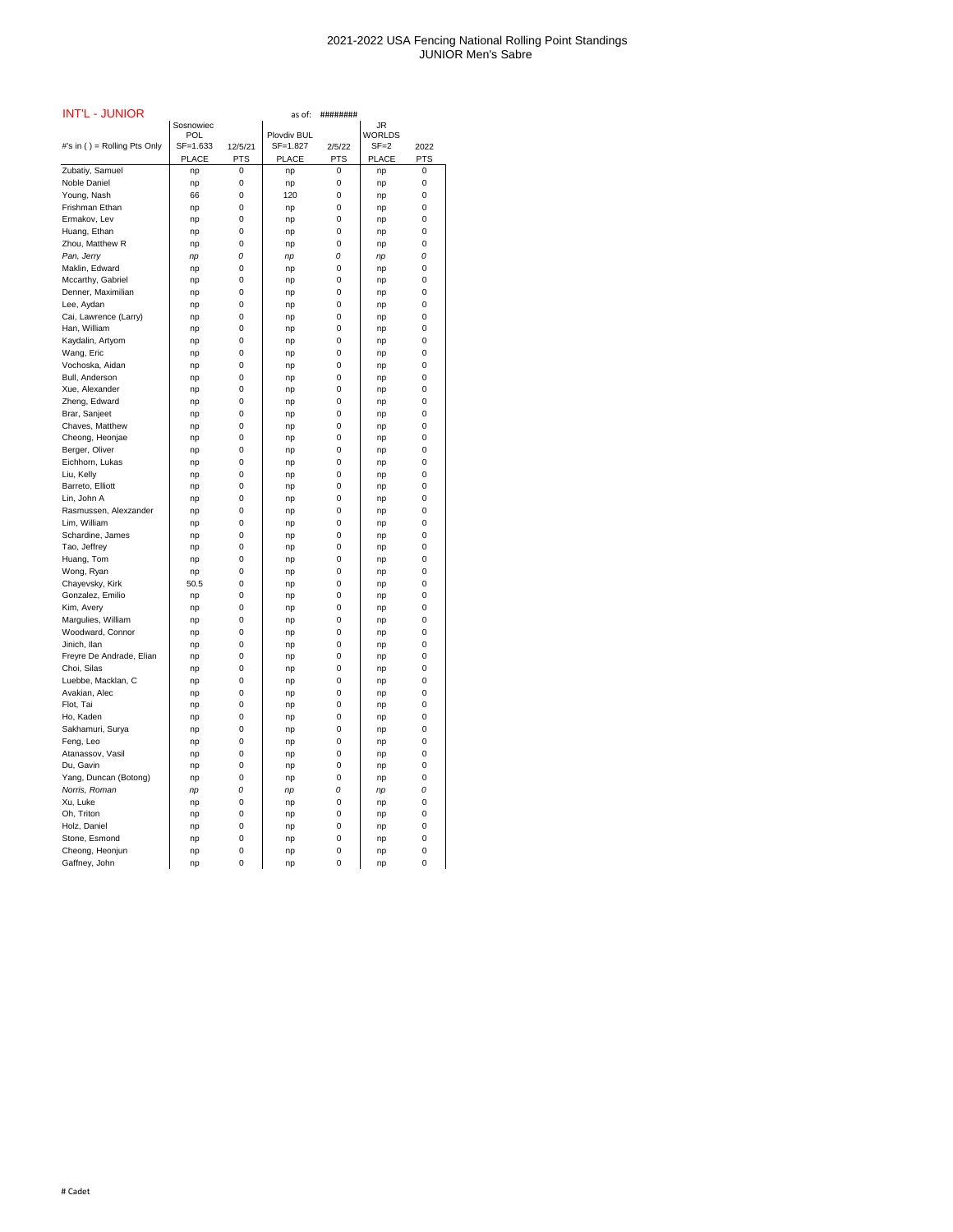| <b>INT'L - SENIOR</b>                     | 4/25/2022                                      |                        |                                               |                            |
|-------------------------------------------|------------------------------------------------|------------------------|-----------------------------------------------|----------------------------|
| #'s in () = Rolling Pts Only              | <b>Orleans FRA</b><br>$SF = 2$<br><b>PLACE</b> | 11/14/21<br><b>PTS</b> | <b>Budapest</b><br>$HUN SF=2$<br><b>PLACE</b> | 3/18/22<br><b>PTS</b>      |
| Wood, Elden                               | np                                             | $\mathbf 0$            | np                                            | 0                          |
| Morrill, William                          | np                                             | $\mathbf 0$            | np                                            | 0                          |
| Harley, Colby                             | np                                             | 0                      | np                                            | 0                          |
| Ji, Cody Walter<br>Anglade, Ronald E      | np                                             | 0<br>0                 | np                                            | 0<br>0                     |
| Choi, Hyunseok                            | np<br>np                                       | 0                      | np<br>np                                      | 0                          |
| Williams, Nolan                           | np                                             | $\mathbf 0$            | np                                            | 0                          |
| Liang, Connor                             | np                                             | 0                      | np                                            | 0                          |
| Kushkov, Simon Oleksandr                  | np                                             | $\mathbf 0$            | np                                            | 0                          |
| Silberzweig, Jordan                       | np                                             | 0                      | np                                            | $\mathbf 0$                |
| Lilov, Neil                               | np                                             | $\mathbf 0$            | np                                            | 0                          |
| Linsky, Matthew                           | np                                             | 0                      | np                                            | 0                          |
| Lai, Adam                                 | np                                             | 0                      | np                                            | 0                          |
| Callahan Jaden<br>Sohn, Kevin             | np                                             | $\mathbf 0$<br>0       | np                                            | 0<br>0                     |
| Yang, Ziyi                                | np<br>np                                       | $\mathbf 0$            | np<br>np                                      | 0                          |
| Hussain, Faaris Zulfiqar                  | np                                             | 0                      | np                                            | 0                          |
| Denner, Lysander                          | np                                             | 0                      | np                                            | 0                          |
| Lo, Joshua                                | np                                             | 0                      | np                                            | 0                          |
| Bolton, Braydon                           | np                                             | $\mathbf 0$            | np                                            | 0                          |
| Benavram, Lev                             | np                                             | $\mathbf 0$            | np                                            | 0                          |
| Czyzewski, Konrad                         | np                                             | 0                      | np                                            | 0                          |
| So, Hananiah                              | np                                             | 0                      | np                                            | 0                          |
| Desrosiers, Olivier                       | np                                             | 0                      | np                                            | 0                          |
| Xu, William<br>Hammerstrom, Jared         | np                                             | 0<br>0                 | np                                            | 0                          |
| Gefell, Andrew                            | np<br>np                                       | 0                      | np<br>np                                      | 0<br>$\bf{0}$              |
| Simak, Joseph                             | np                                             | 0                      | np                                            | 0                          |
| Jiang, Anthony                            | np                                             | 0                      | np                                            | $\bf{0}$                   |
| Berman, Luca                              | np                                             | 0                      | np                                            | 0                          |
| Dhingra Gian                              | np                                             | 0                      | np                                            | $\bf{0}$                   |
| Kim, Shaun                                | np                                             | 0                      | np                                            | $\bf{0}$                   |
| Chan, Matthew                             | np                                             | 0                      | np                                            | $\bf{0}$                   |
| Harvey, Nicholas                          | np                                             | 0                      | np                                            | $\bf{0}$                   |
| Fernandez, Rodrigo<br>Jeffords, Alexander | np                                             | 0                      | np                                            | $\bf{0}$<br>$\bf{0}$       |
| <b>Barber William</b>                     | np<br>np                                       | 0<br>0                 | np<br>np                                      | $\bf{0}$                   |
| Rai Avin                                  | np                                             | 0                      | np                                            | $\mathbf 0$                |
| Travers, Samir                            | np                                             | 0                      | np                                            | $\bf{0}$                   |
| Yun, Jaesun                               | np                                             | 0                      | np                                            | $\bf{0}$                   |
| Buergenthal, Aaron                        | np                                             | 0                      | np                                            | $\bf{0}$                   |
| Czaha, Balint                             | np                                             | 0                      | np                                            | $\bf{0}$                   |
| Hong, Vincent                             | np                                             | 0                      | np                                            | $\mathbf 0$                |
| Lee, Justin                               | np                                             | 0                      | np                                            | $\bf{0}$                   |
| Limb, Matthew                             | np                                             | 0                      | np                                            | 0                          |
| Berrio, Carter                            | np                                             | 0                      | np                                            | $\bf{0}$                   |
| Kogan, Benjamin<br>Holz, William          | np<br>np                                       | 0<br>0                 | np<br>np                                      | $\bf{0}$<br>$\bf{0}$       |
| Morrill, Justin                           | np                                             | 0                      | np                                            | $\bf{0}$                   |
| Chin, Matthew                             | np                                             | 0                      | np                                            | 0                          |
| Chon, Taylor                              | np                                             | 0                      | np                                            | $\bf{0}$                   |
| Pan, Jack (Yuxiang)                       | np                                             | 0                      | np                                            | 0                          |
| Hjerpe, Wade                              | np                                             | 0                      | np                                            | 0                          |
| Buchmann, Finn                            | np                                             | 0                      | np                                            | 0                          |
| Wind, Nicky                               | np                                             | 0                      | np                                            | 0                          |
| Kotov, Leonid                             | np                                             | 0                      | np                                            | 0                          |
| Dodrill, Grant                            | np                                             | 0                      | np                                            | 0                          |
| Pope, Nico<br>Tong, Zachary               | np<br>np                                       | $\bf{0}$<br>0          | np                                            | $\mathbf 0$<br>$\mathbf 0$ |
| Bae, Jason                                | np                                             | 0                      | np<br>np                                      | 0                          |
| Ren, James                                | np                                             | 0                      | np                                            | 0                          |
| Hong, Marshall                            | np                                             | 0                      | np                                            | 0                          |
| Nil, Michael                              | np                                             | 0                      | np                                            | 0                          |
| Guay-Tardif, Xavier                       | np                                             | 0                      | np                                            | 0                          |
| Tann, Justin                              | np                                             | 0                      | np                                            | 0                          |
| Wu, Mengke                                | np                                             | 0                      | np                                            | 0                          |
| Nazlymov, Andrei                          | np                                             | 0                      | np                                            | 0                          |
| Johnson, Langston                         | np                                             | 0                      | np                                            | 0                          |
| Han, Daniel                               | np                                             | 0                      | np                                            | 0                          |
| Lukashenko, Darii                         | np                                             | 0                      | np                                            | 0                          |